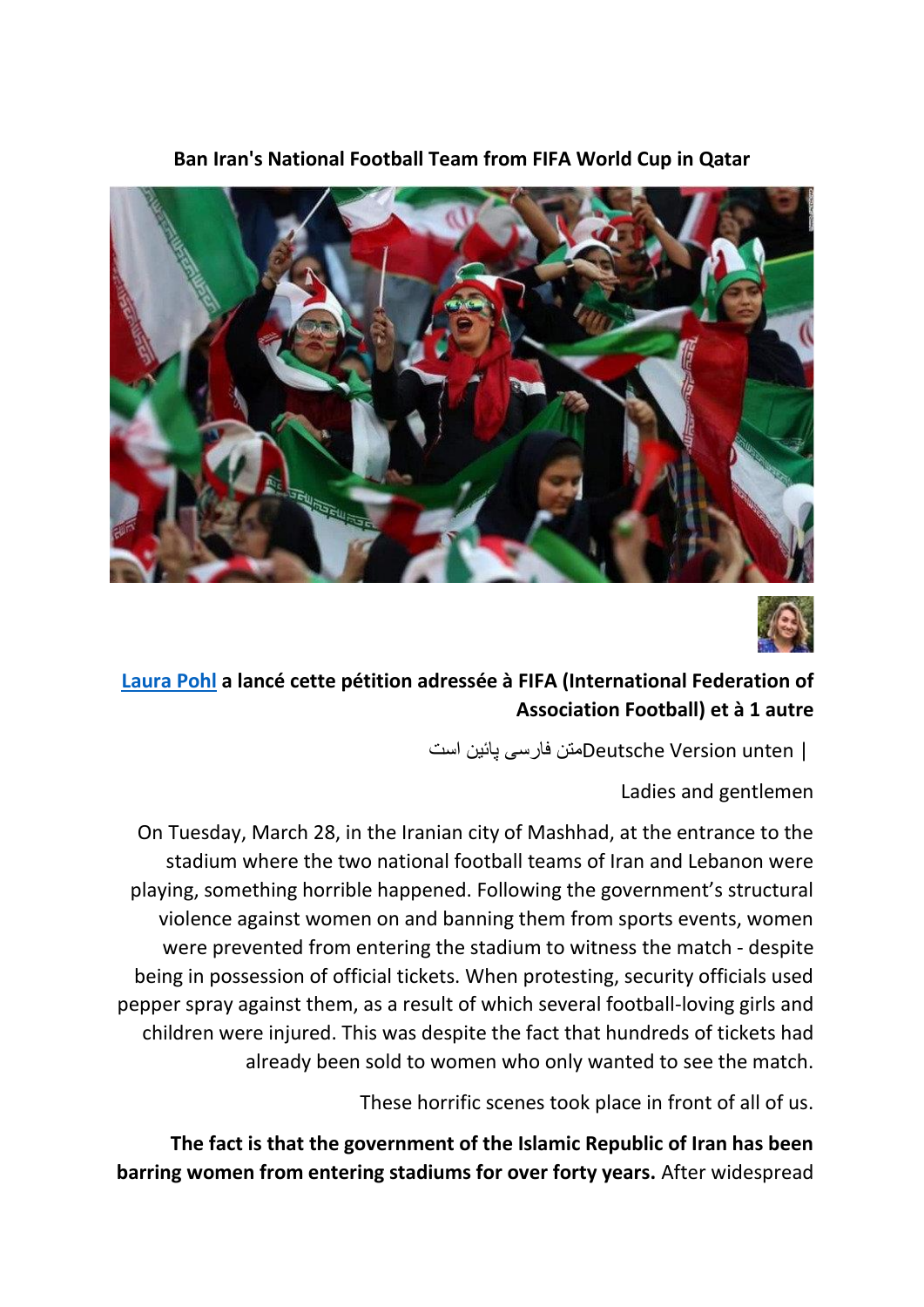protests by women in Iran against this flagrant misogyny, FIFA, finally, after years of tolerating it and putting up with it, took action and in 2019, the Iranian regime was made to promise to reopen the stadium doors to women. This, of course, never happened.

With the most recent, painful and insulting incident in Mashhad, it is high time that **FIFA ban the Iranian national football team from the World Cup 2022 in Qatar and any international competitions**.

By signing this petition, we call on FIFA to take immediate and uncompromising action in the face of the misogynistic policies of the Islamic Republic of Iran.

## **First signatories:**

1- Mehdi Jafari Gorzini Politics and sports activist 2- Tonia Valioghli Former member of the national swimming team Iran 3- Sasha Valioghli Former member of the national swimming team Iran 4- Reza Soleimani Former member of the national water polo team Iran 5- Ali Sarshar Former member of the national water polo team Iran 6- Saideh Derisavi Former member of the national table tennis team Iran 7- Mahshid Navaii Former member of the national table tennis team Iran 8- Samira Hosseini Kochehbaghi Former member of the national athletics team Iran 9- Vahid Sarlak Judo World Champion 10- Bijan Seifkhani Former member of the national wrestling team Iran 11- Mehran Farzmand Former member of the national wrestling team Iran 12- Morad Sheikhi Wrestling veteran 13- Soheila Farahani Former member of the national volleyball team Iran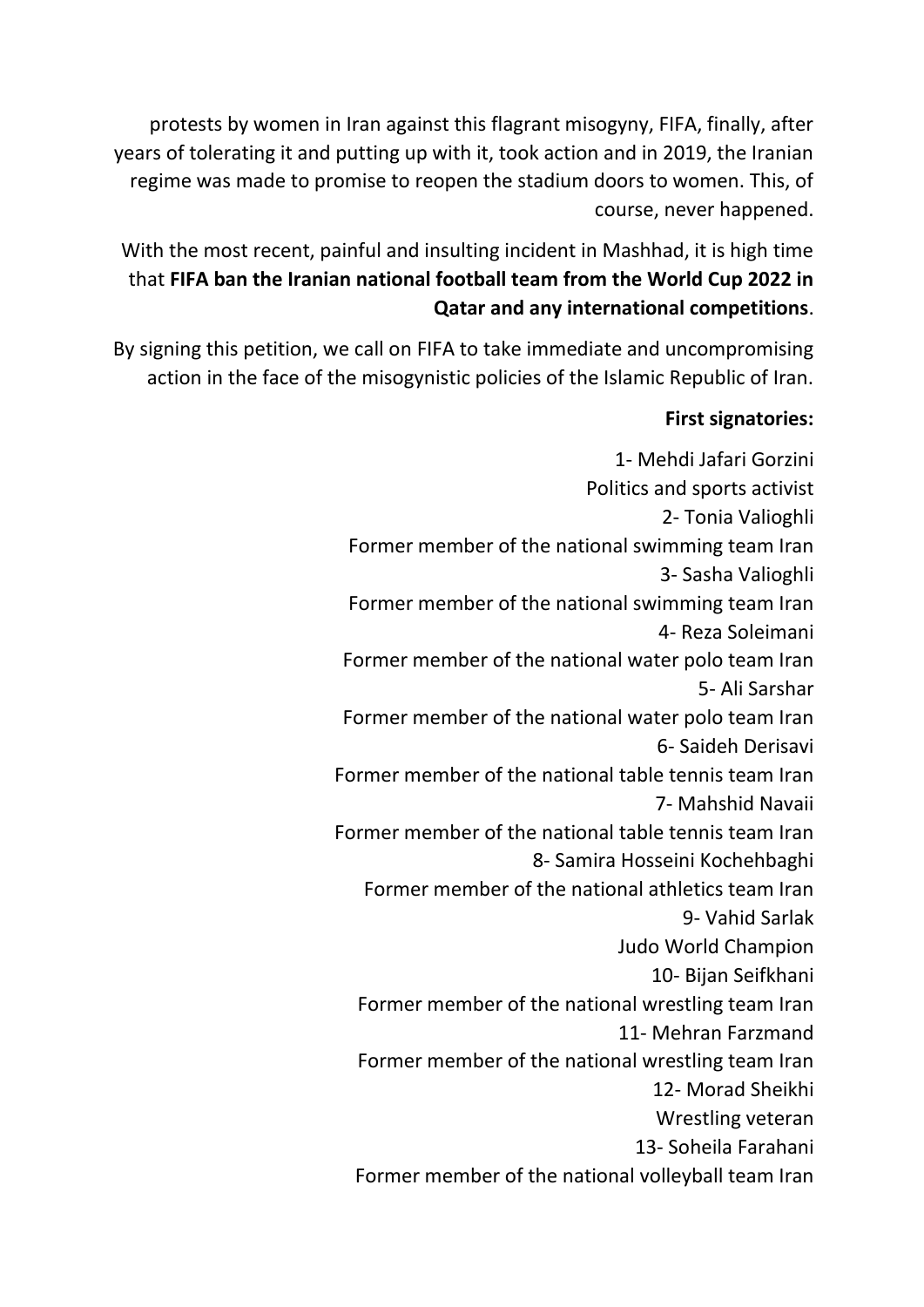14- Mohammad Reza Foghani International Football referee 15- Yaghub Najari Judo veteran 16- Mina Ahadi Women's rights activist 17- Rezwan Mokhadam Women's rights activist 18- Giti Moheban Former member of the national fencing team Iran 19- Masoud Mojdehi Former member of the national soccer team Iran 20- Farideh Pourabbas Former member of the national swimming team Iran

---------------------------------------------------------------------

## **Die iranische Fußballnationalmannschaft muss von der Weltmeisterschaft ausgeschlossen werden.**

## Sehr geehrte Damen und Herren,

am Dienstag, den 28. März, hat sich in der Stadt Maschhad, Iran ein schrecklicher Vorfall ereignet. **Vor dem Fußballstadion, in dem die Nationalmannschaften der Islamischen Republik Iran und Libanon gegeneinander spielten, wurden Frauen mit Pfefferspray attackiert, weil sie ins Stadion wollten.** Tickets für das Spiel waren im Vorfeld an hunderte iranische Frauen verkauft worden, aber am Spieltag wurde den Frauen der Eintritt verwehrt, da es Frauen nach islamischem Recht und iranischen Gesetzen nicht gestattet ist, ein Stadion zu betreten.

Die Frauen protestierten dagegen, worauf die Frauen von Sicherheitskräften unter anderem mit Pfefferspray angegriffen wurden. Einige Kinder und Frauen wurden dabei verletzt.

Die iranischen Frauen wurden seit der Islamischen Revolution und Machtübernahme der Mullahs im Iran beim Sport, besonders beim Fußball,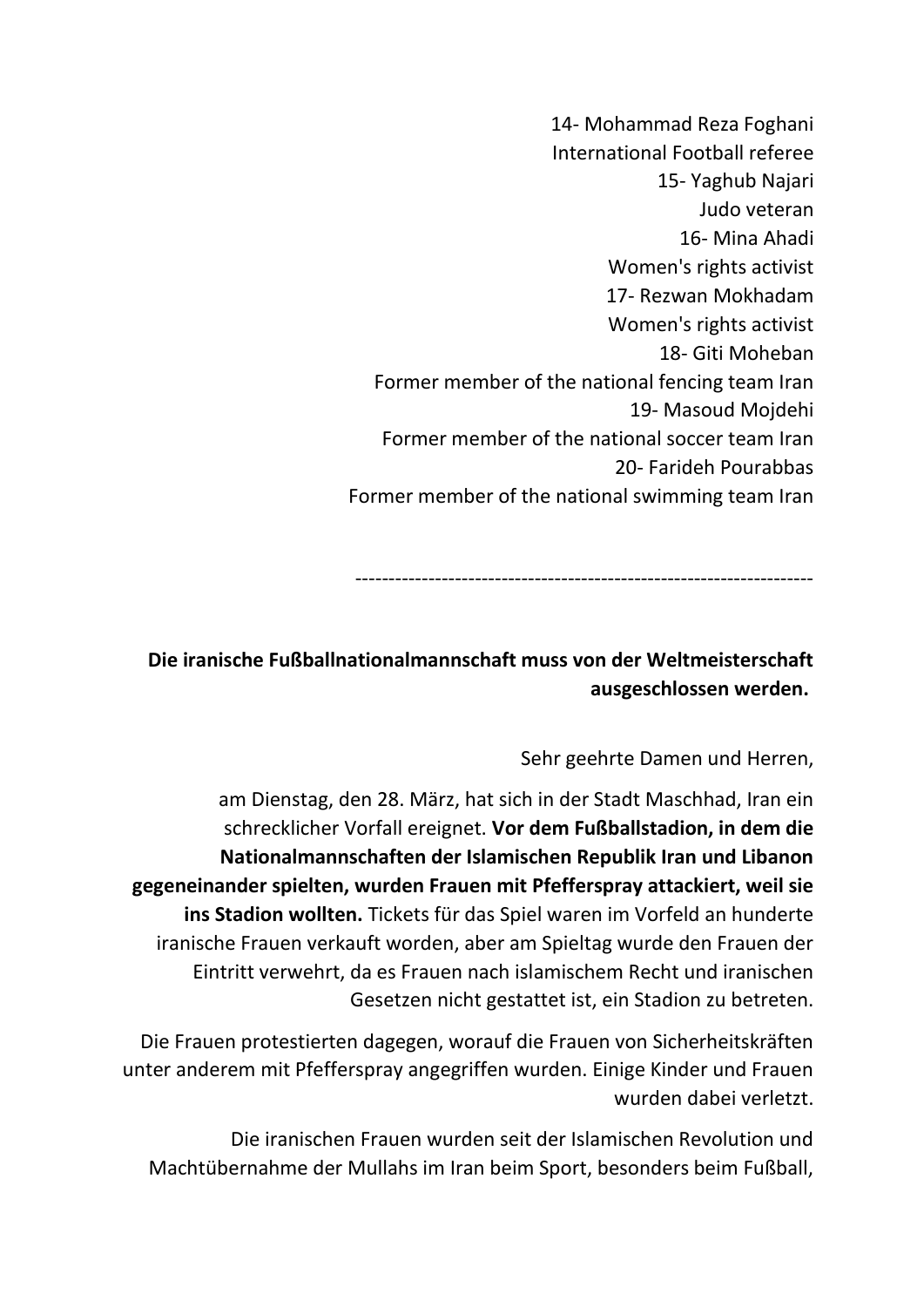diskriminiert, worüber der Fußballverband FIFA immer geschwiegen hat. Nach internationalen Protesten hat die FIFA im Jahr 2019 mit dem iranischen Regime ausgehandelt, dass die Stadien bei offiziellen Spielen der FIFA auch für Frauen geöffnet werden, dies wurde allerdings nie umgesetzt.

Angesichts dieses tragischen und frauenfeindlichen Vorfalls in Maschhad ist es für die FIFA höchste Zeit, der iranischen Nationalmannschaft die Teilnahme an Weltmeisterschaften und internationalen Wettbewerben nicht weiter zu erlauben.

Mit der Unterzeichnung dieses Schreibens fordern wir die FIFA um sofortige Maßnahmen gegen das iranische Regime auf.

> Unterzeichner\*innen: 1- Mehdi Jafari Gorzini Politik und Sport Aktivist 2- Tonia Valioghli Ehemaliges Mitglied der Schwimmen Nationalmannschaft 3-Sasha Valioghli Ehemaliges Mitglied der Schwimmen Nationalmannschaft 4-Reza Soleimani Ehemaliges Mitglied der Wasserball Nationalmannschaft 5-Ali Sarshar Ehemaliges Mitglied der Wasserball Nationalmannschaft 6-Saideh Derisavi Ehemaliges Mitglied der Tischtennis Nationalmannshaft 7-Mahshid Navaii Ehemaliges Mitglied der Tischtennis Nationalmannschaft 8-Samira Hosseini Kochehbaghi Ehemaliges Mitglied der Leichtathletik Nationalmannshaft 9-Vahid Sarlak Judo Weltmeister 10-Bijan Seifkhani Ehemaliges Mitglied der Ringen Nationalmannschaft 11-Mehran Farzmand Ehemaliges Mitglied der Ringen Nationalmannschaft 12-Morad Sheikhi Ehemaliger Ringer 13-Soheila Farahani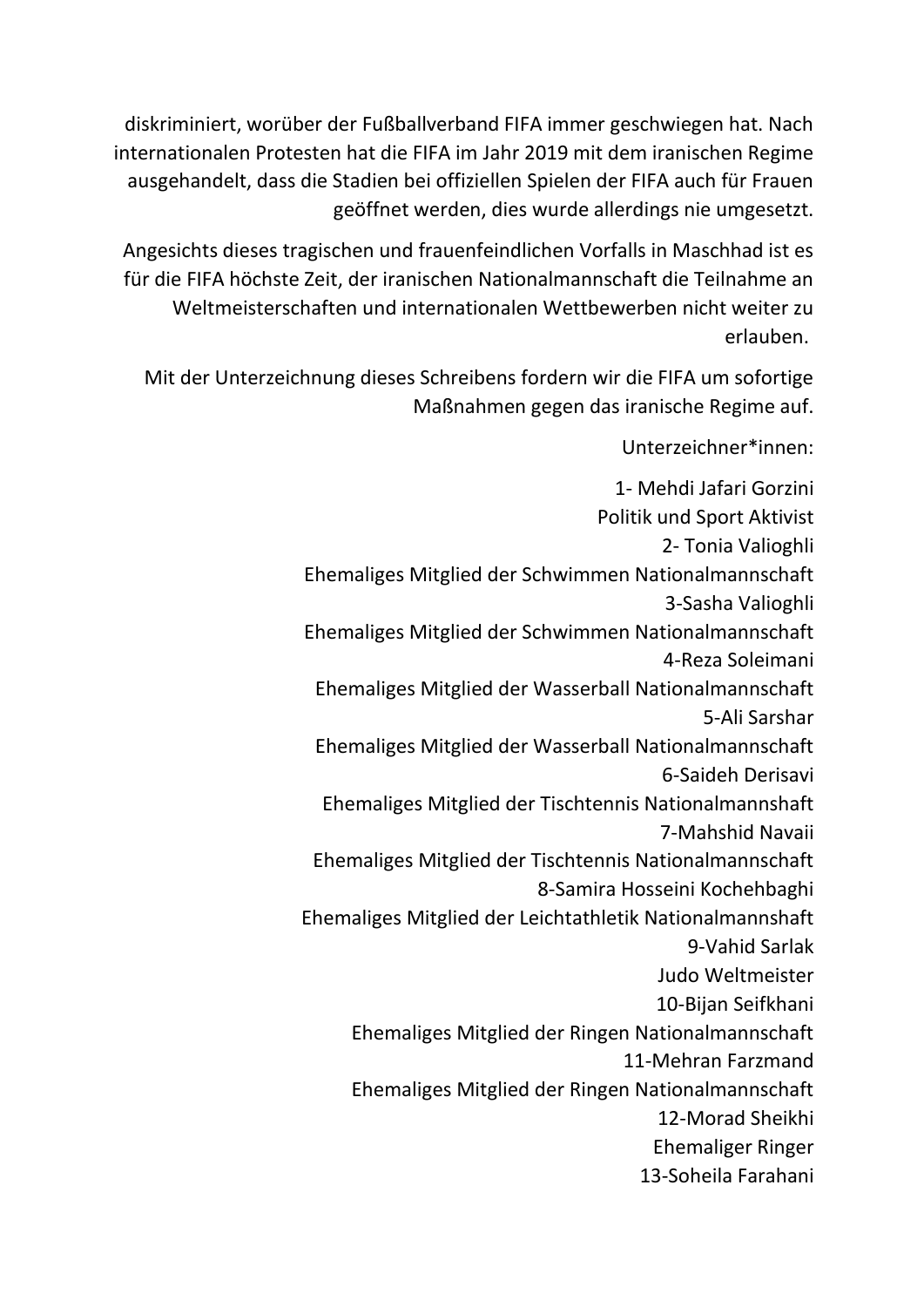Ehemaliges Mitglied der Volleyball Nationalmannschaft 14-Mohammad Reza Foghani Internationaler Fußballschiedsrichter 15-Yaghub Najari Judo Veteran 16- Mina Ahadi Frauenrechtsaktivistin 17- Rezwan Mokhadam Frauenrechtsaktivistin 18-Giti Moheban Ehemaliges Mitglied der Fechten Nationalmannschaft 19-Masoud Mojdehi Ehemaliges Mitglied der Fussball Nationalmannschaft 20-Farideh Pourabbas Ehemaliges Mitglied der Schwimmen Nationalmannschaft

---------------------------------------------------

به فدراسیون بین المللی فوتبال، فیفا! تیم ملی ایران را از جام جهانی حذف کنید .

خانمها و آقایان!

روز سه شنبه 28ماه مارس، در شهر مشهد و در مقابل ورزشگاهی که در آن دو تیم ایران و لبنان بازی میکردند، یک اتفاق وحشتناک افتاد. در ادامه خشونت علیه زنان و محرومیت زنان از حق ورود به ورزشگاه، مقامات ورزشی در ایران، اگر چه به صدها زن بلیط ورودبه ورزشگاه را فروخته بودند، مانع ورود زنان به ورزشگاه شدند و در مقابله با اعتراض بحق زنان، به چشمها و صورت زنان اسپری فلفل زدند ، به نحوی که چند کودک دختر طرفدار فوتبال نیزدر آنجا آسیب دیده و صحنه هایی دلخراش در مقابل چشمان همه ما اتفاق افتاد. واقعیت اینست که یک حکومت بیش از چهل سال است که مانع ورود زنان به ورزشگاه ها میشود. بعد از اعتراضات گسترده زنان در ایران علیه این زن ستیزی آشکار، نهاد فیفا بعد از مدارا و صبر چندین ساله، دخالت کرد و در نهایت در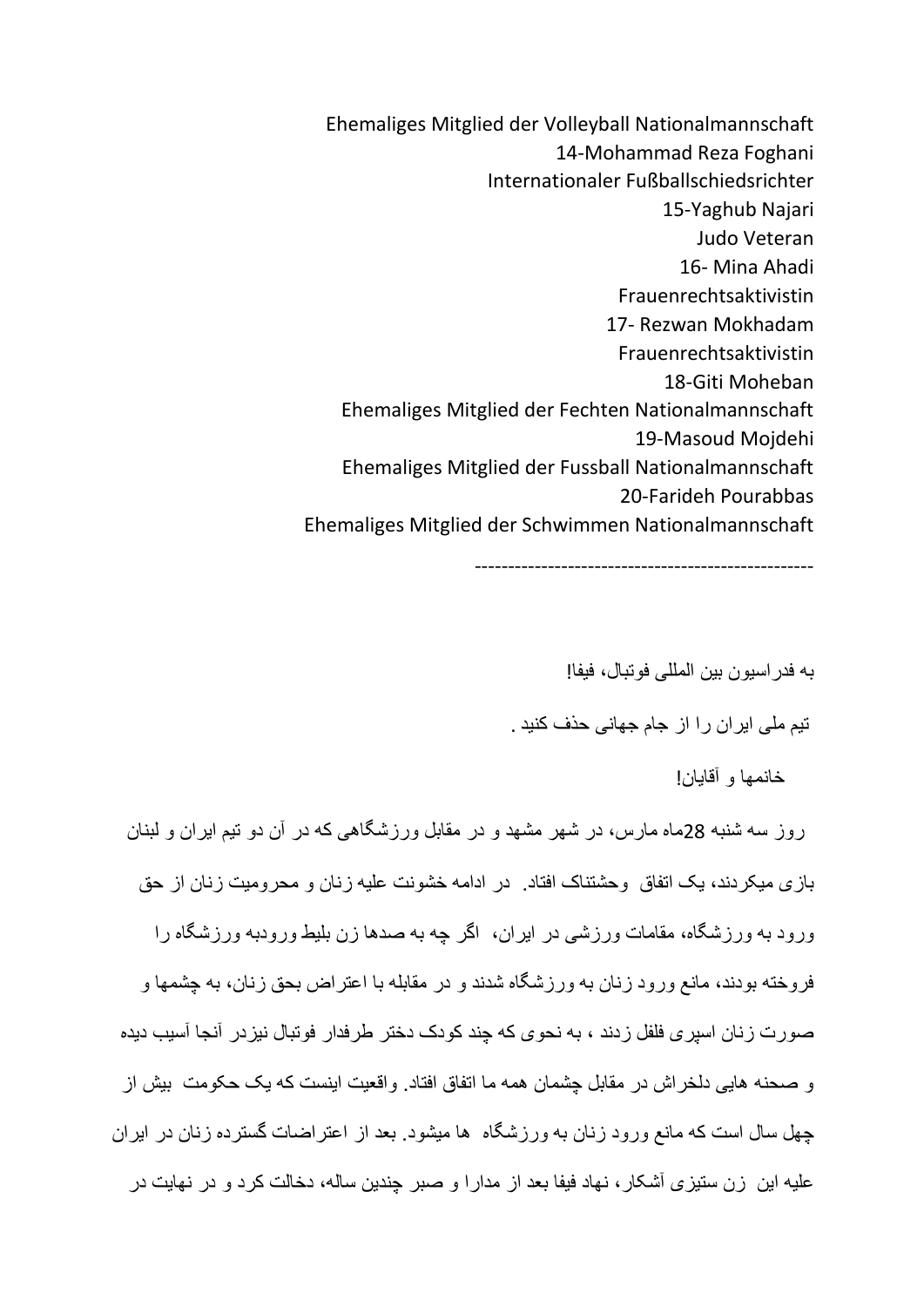سال 2019 ازمقامات حکومت اسالمی ایران قول بازگشایی درهای ورزشگاهها را گرفت ، که البته هیچگاه اجرا نشد. با این اتفاق دردناک وتوهین آمیز در مشهد، دیگر زمان آن رسیده که فیفا تیم ملی ایران را از حضور درجام جهانی و رقابتهای بین المللی محروم کند.ما با امضا این طومار ،خواهان اقدام فوری و بدون سازش شما با سیاستهای زن ستیزانه حکومت اسالمی ایران هستیم . امضا کنندگان:

> امضا کنندگان: ۱ -مهدی جعفری گرزینی فعال سیاسی و ورزشی ۲ -تونیا ولی اوغلی عضو سابق تیم ملی شنا ایران ۳ -ساشا ولی اوغلی عضو سابق تیم ملی شنا ایران -۴رضا سلیمانی عضو سابق تیم ملی واترپلو ایران ۵ -علی سرشار عضو تیم ملی واترپلو ایران -۶سعیده دریساوی عضو سابق تیم ملی تنیس روی میز ایران ۷ -مهشید نوایی عضو سابق تیم ملی تنیس روی میز ایران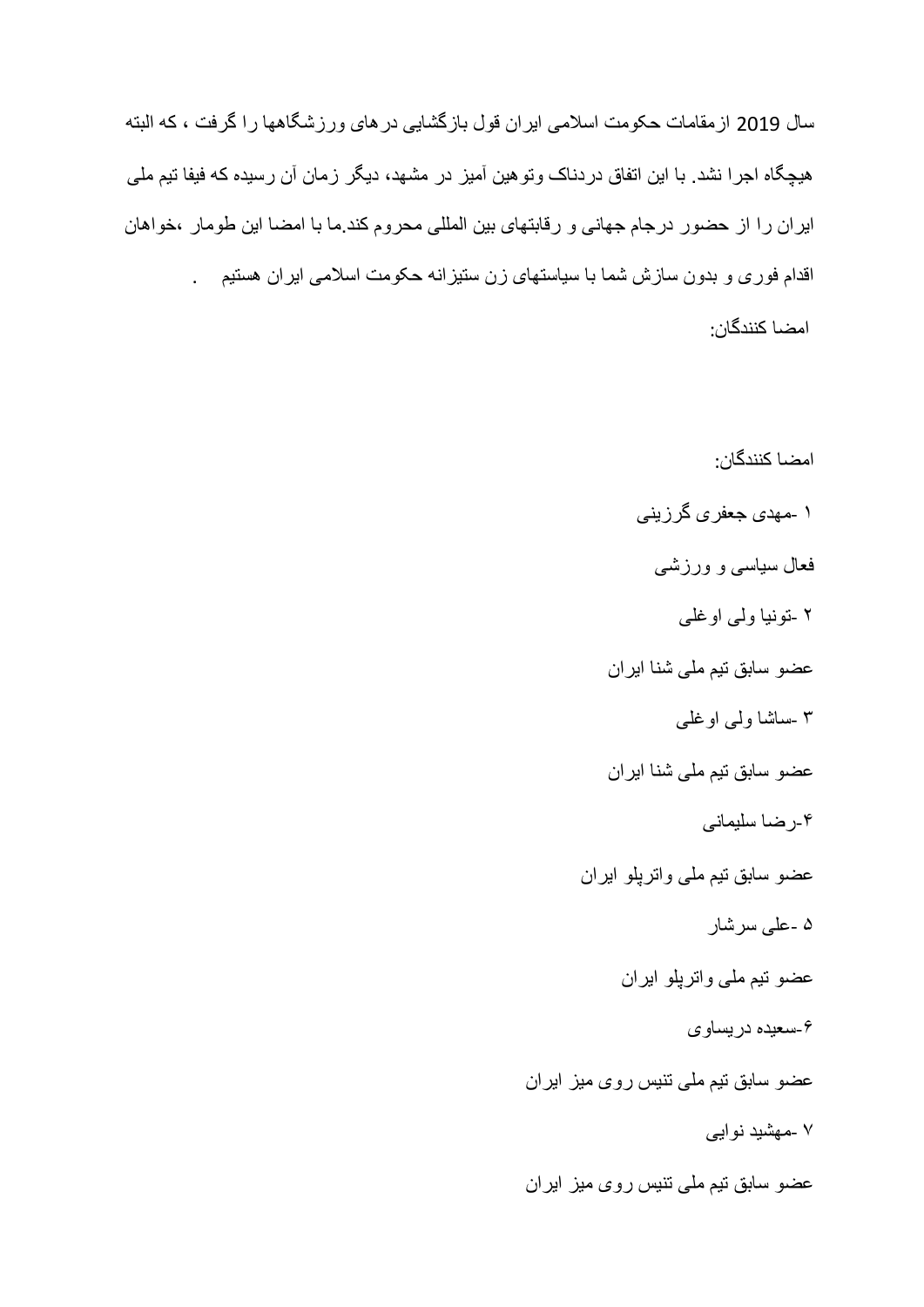-۸سمیرا حسینی کوچه باغی عضو سابق تیم ملی دومیدانی جوانان ایران -۹وحید سرلک قهرمان جودو جهان -۱۰بیژن سیف خانی عضو سابق تیم ملی کشتی ایران -۱۱مهران فرازمند عضو سابق تیم ملی کشتی ایران -۱۲مراد شیخی پیشکسوت ورزش کشتی ایران -۱۳سهیال فراهانی کاپیتان و عضو سابق تیم ملی والیبال ایران -۱۴محمد رضا فوقانی داور بین المللی فوتبال -۱۵یعقوب نجاری قهرمان و پیشکسوت ورزش جودو ۱٦ /مینا احدی فعال مدافع حقوق زنان ۱۷ /رضوان مقدم فعال مدافع حقوق زنان ۱۸ /گیتی محبان قهرمان شمشیر بازی آسیا ۱۹ /مسعود مژدهی عضو سابق تیم ملی فوتبال ایران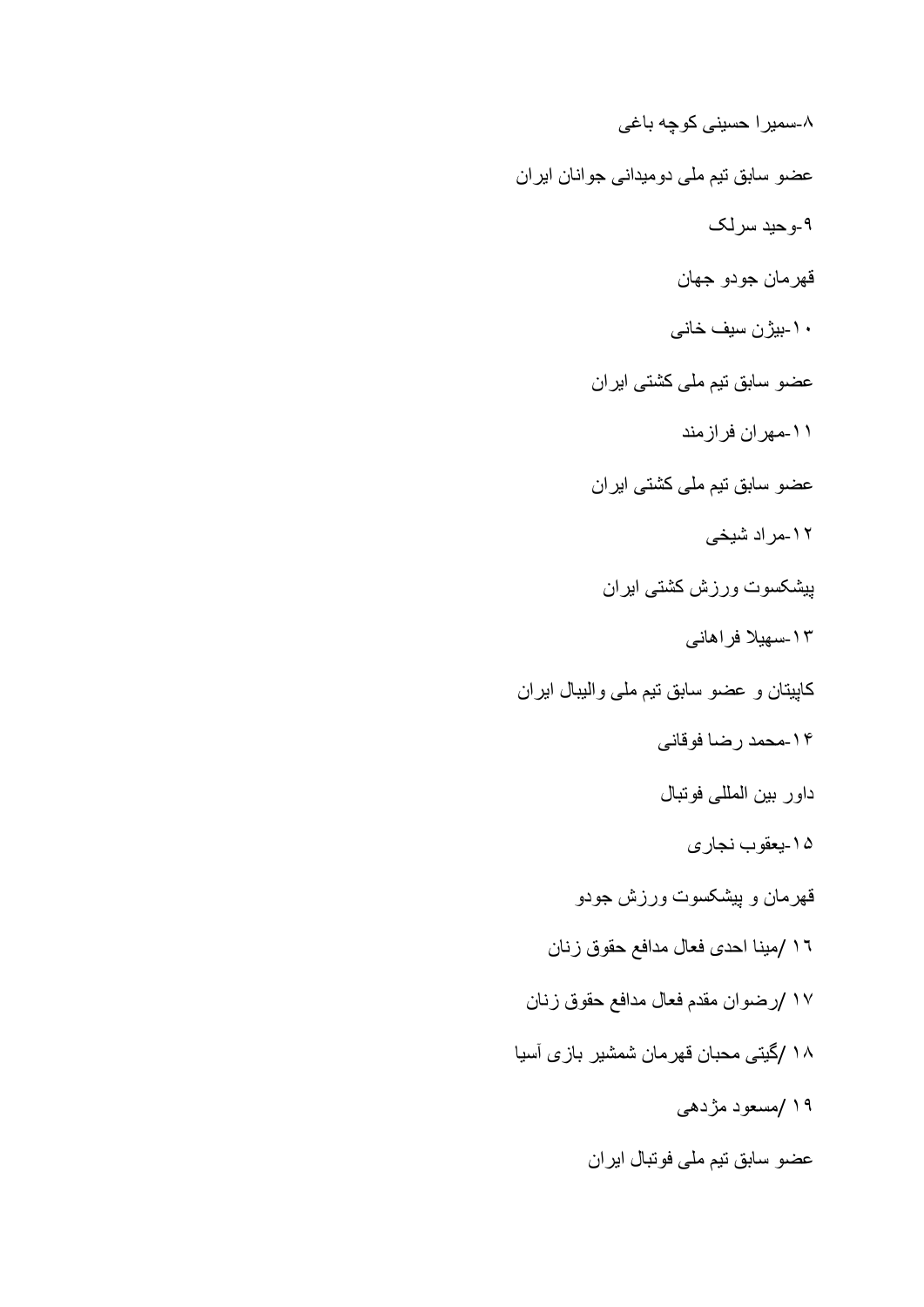-۲۰ /فریده پورعباس

عضو سابق تیم ملی شنا ایران

**381 ont signé.** Prochain objectif : 500 !

**Quand elle atteindra 500 signatures**, cette pétition aura plus de chance

d'être **inscrite comme pétition recommandée** !

**Signez cette pétition**

Ne pas faire apparaître mes nom et commentaire sur cette pétition $\Box$ 

Signez cette pétition

**[Lancez votre propre pétition](https://www.change.org/start-a-petition?source_location=petition_show)**

[La personne qui a lancé cette pétition a décidé d'agir. Ferez-vous la même](https://www.change.org/start-a-petition?source_location=petition_show) 

[chose ?](https://www.change.org/start-a-petition?source_location=petition_show)

**[Lancer une pétition](https://www.change.org/start-a-petition?source_location=petition_show)**

**Mises à jour**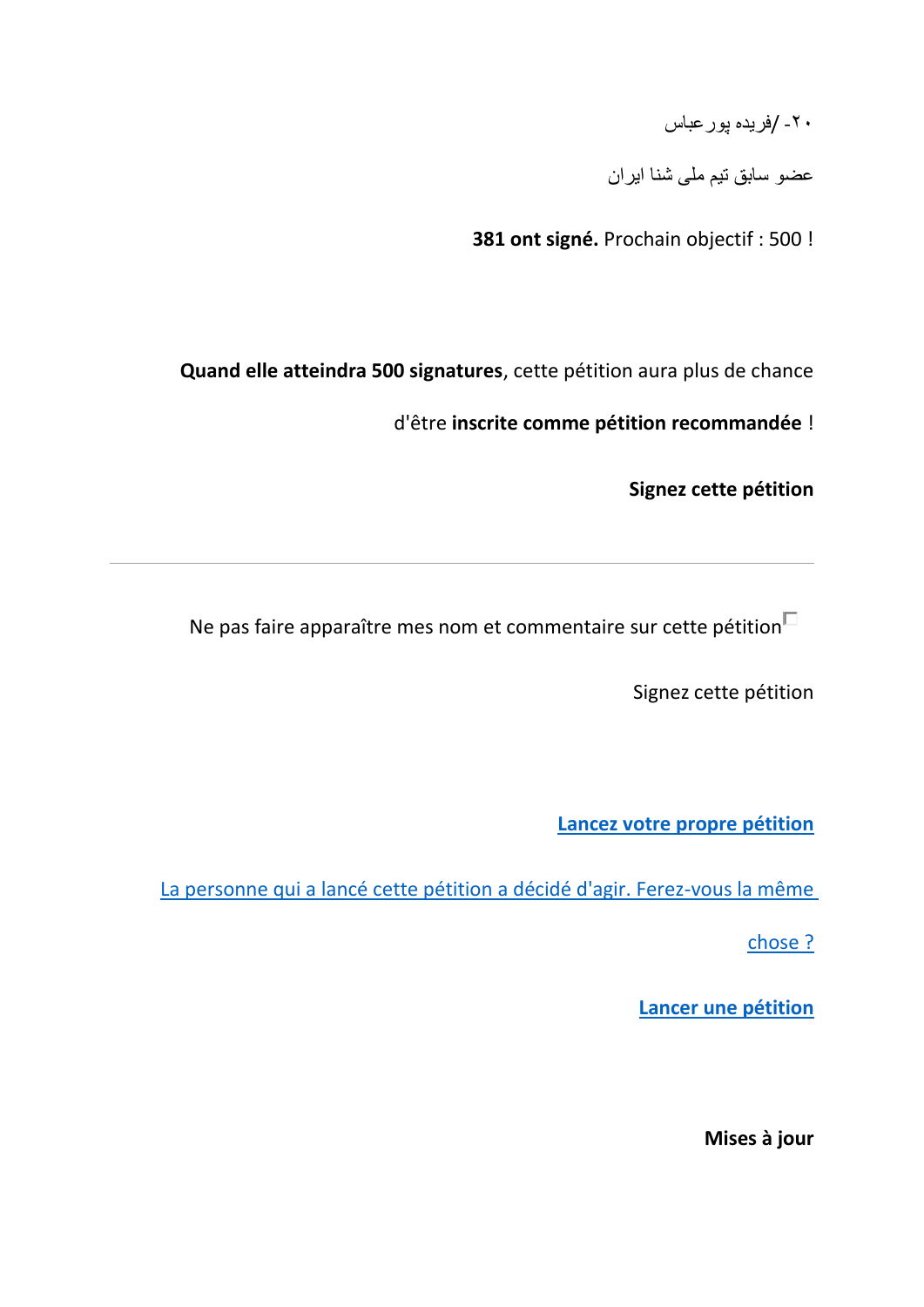250 signataires •

il y a 21 heures

Laura Pohl a lancé cette pétition •

il y a 2 jours

**Commentaires**

**[Taraneh Roosta](https://www.change.org/p/ban-iran-s-national-football-team-from-fifa-world-cup-in-qatar/c/831597249)**·il y a 1 jour

[Banning women from attending football games and committing violence](https://www.change.org/p/ban-iran-s-national-football-team-from-fifa-world-cup-in-qatar/c/831597249)  [against them to prevent them from entering](https://www.change.org/p/ban-iran-s-national-football-team-from-fifa-world-cup-in-qatar/c/831597249) the stadiums should not be [tolerated by FIFA. Boycott the IRI now!](https://www.change.org/p/ban-iran-s-national-football-team-from-fifa-world-cup-in-qatar/c/831597249)

2·

Signaler

**[Dr. Nader Zahedi](https://www.change.org/p/ban-iran-s-national-football-team-from-fifa-world-cup-in-qatar/c/831596924)**·il y a 1 jour

[Ohne Gleichberechtigung sind wir keine Demokraten.](https://www.change.org/p/ban-iran-s-national-football-team-from-fifa-world-cup-in-qatar/c/831596924)